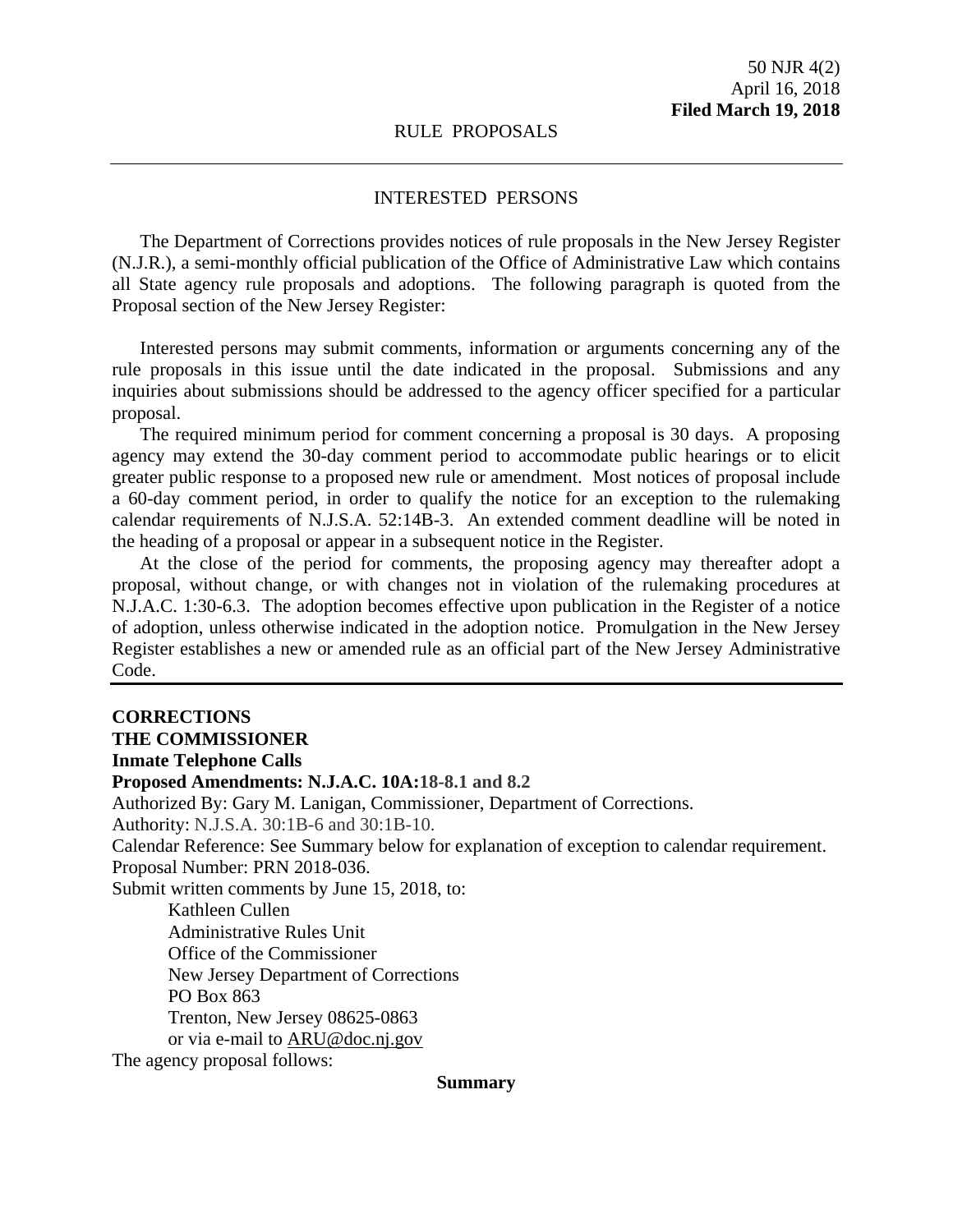The Superior Court of New Jersey, Appellate Division, has remanded to the Department of Corrections the case of *Edward Grimes v. New Jersey Department of Corrections*, 452 *N.J.Super* 396 (2017). The Court found that the New Jersey Department of Corrections (DOC) has informally adopted a policy that does not permit inmates to place telephone calls to cellular, business, or non-traditional telephone numbers. This policy applies to all correctional facilities but is not codified in statute or regulation. The Court has concluded and required promulgation of the calling policy in conformity with the rulemaking procedures of the Administrative Procedures Act (APA), N.J.S.A. 52:14B-4 through 5.

Upon further review, the DOC has decided to modify the calling policy to permit inmate calls to any telephone number subscribed to by an individual at a verifiable address with certain limitations and restrictions for safety and security reasons. By putting in place a revised telephone number calling policy that permits inmate calls to a wider variety of telephone numbers, inmates could potentially be able to add a broadened number of family members and/or friends to their call lists and potentially increase inmate contact with family members and/or friends.

The proposed amendments are intended to codify the modified calling policy and incorporate additional details found in the current calling policy. The Department proposes to add new N.J.A.C. 10A:18-8.1(a)2 in order to codify the need for development of internal management procedures for inmate telephone number calling lists and conditions that may potentially be applied at N.J.A.C. 10A:18-8.1(a)4. These proposed amendments will require a technical change to recodify existing N.J.A.C. 10A:18-8.1(a)2 and 3 as (a)3 and 4.

The Department proposes to add new N.J.A.C. 10A:18-8.2(a), which expands the current calling policy, with limitations and conditions, by adding language that permits inmates to place phone calls to any phone number subscribed to by an individual at a verifiable address. The rule includes limitations and conditions that may be placed on telephone privileges on a case-by-case basis consistent with individual circumstances and the responsibilities associated with the safe and secure operation of a correctional facility, telephone privilege revocation for abuse, and/or other disciplinary infractions/sanctions as set forth at N.J.A.C. 10A:4-5.1. As a result of adding a new subsection (a), the Department proposes to recodify existing N.J.A.C. 10A:18-8.2(a) through (d) as (b) through (e).

In addition, the Department proposes to codify existing limitations on inmate calls to tollfree numbers, information service numbers, and from participation in any call involving threeway calls or transfers to any number other than those appearing on the approved inmate call list by adding new subsections (f) and  $(g)$ .

The Department of Corrections has determined that the comment period for this notice of proposal shall be 60 days; therefore, pursuant to N.J.A.C. 1:30-3.3(a)5, this notice is excepted from the rulemaking calendar requirement.

#### **Social Impact**

Given the proposed amendments, inmates will be able to make telephone calls to friends, family members, and other individuals that currently do not subscribe to traditional line telephone services and only have cellular or non-traditional phone numbers. This type of personal contact has been found to have a positive influence on inmate rehabilitation. It is expected that the cost of meeting and maintaining the proposed amendments will have little or no cost to the DOC as inmates and/or parties on their call lists bear the expense of inmate calls. There may be a small incremental increase in administrative activity associated with screening inmate call lists to ensure the telephone numbers submitted are subscribed to by an individual at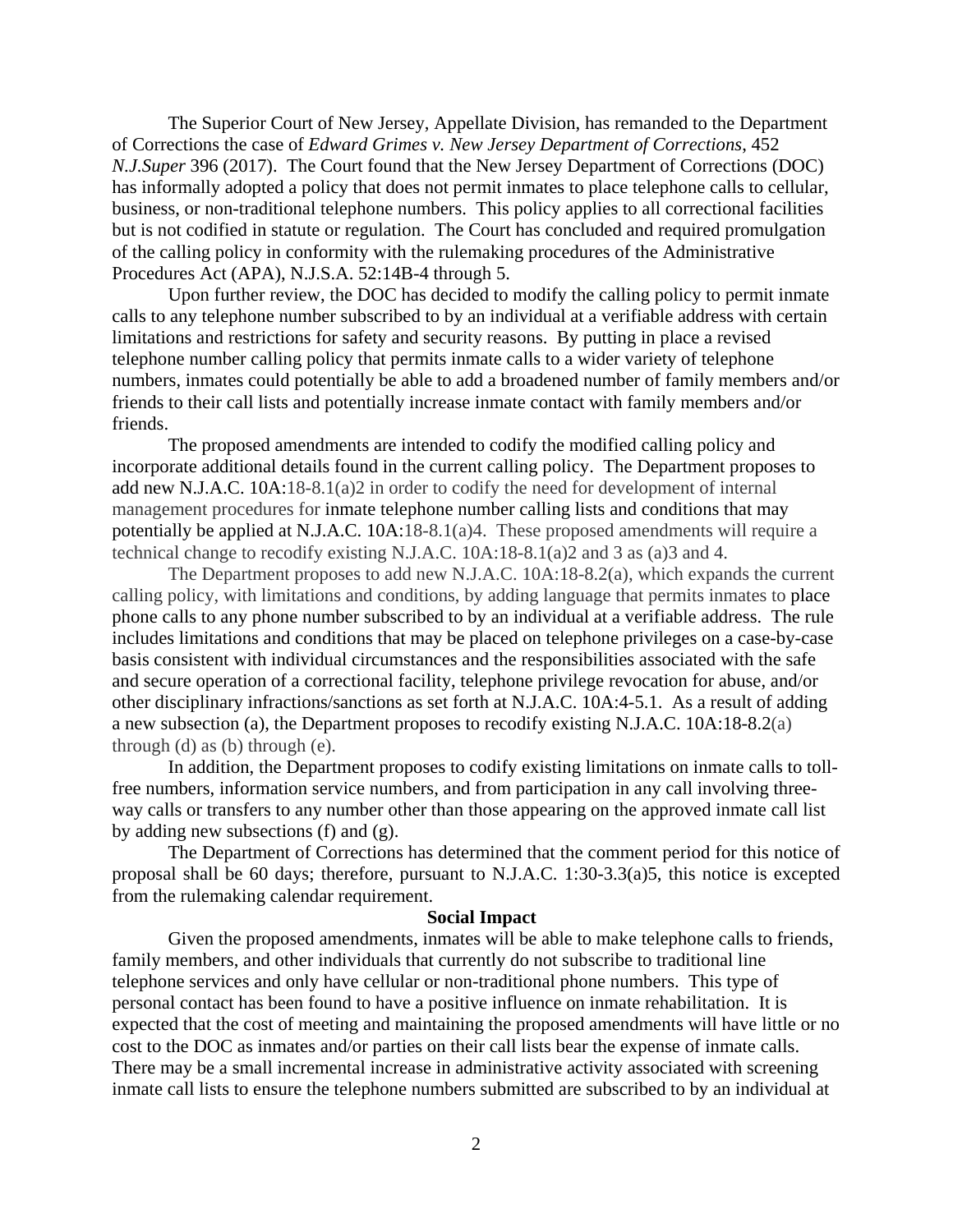a verifiable address, but it is expected that the cost can be met with the established budget and that additional funding will not be required.

## **Economic Impact**

Additional funding is not necessary to implement the requirements of the proposed amendments. The cost of meeting and maintaining the requirements of the proposed amendments can be met by the Department through the established budget with funds allocated by the State.

# **Federal Standards Statement**

The proposed amendments promulgated under the authority of the rulemaking requirements of the Department of Corrections as established at N.J.S.A. 30:1B-6 and 30:1B-10. The proposed amendments are not subject to any Federal statutes, requirements, or standards; therefore, a Federal standards analysis is not required.

#### **Jobs Impact**

The Department of Corrections does not anticipate that any jobs will be generated or lost as a result of the proposed amendments.

## **Agriculture Industry Impact**

The proposed amendments will have no impact on the agriculture industry.

# **Regulatory Flexibility Statement**

A regulatory flexibility analysis is not required because the proposed amendments do not impose reporting, recordkeeping, or other compliance requirements on small businesses, as defined under the Regulatory Flexibility Act, N.J.S.A. 52:14B-16 et seq. The proposed amendments affect inmates, the New Jersey Department of Corrections, and governmental entities responsible for the enforcement of the rules.

# **Housing Affordability Impact Analysis**

The proposed amendments will have no impact on the affordability of housing and there is an extreme unlikelihood that the rules would evoke a change in the average costs associated with housing in New Jersey. The proposed amendments concern inmate telephone calls to friends and family members, the New Jersey Department of Corrections, and governmental entities responsible for the enforcement of the rules.

# **Smart Growth Development Impact Analysis**

The proposed amendments will have no impact on smart growth development because the proposed amendments do not evoke a change in housing production in Planning Areas 1 or 2, or within designated centers, under the State Development and Redevelopment Plan in New Jersey. The proposed amendments concern inmate telephone calls to friends and family members, the New Jersey Department of Corrections, and governmental entities responsible for the enforcement of the rules.

**Full text** of the proposal follows (additions indicated in boldface **thus**; deletions indicated in brackets [thus]):

### SUBCHAPTER 8. TELEPHONE

10A:18-8.1 Written procedures

(a) Designated staff at each correctional facility shall develop and implement written procedures, which provide inmates with reasonable and equitable access to public telephones. These procedures shall specify:

1. (No change.)